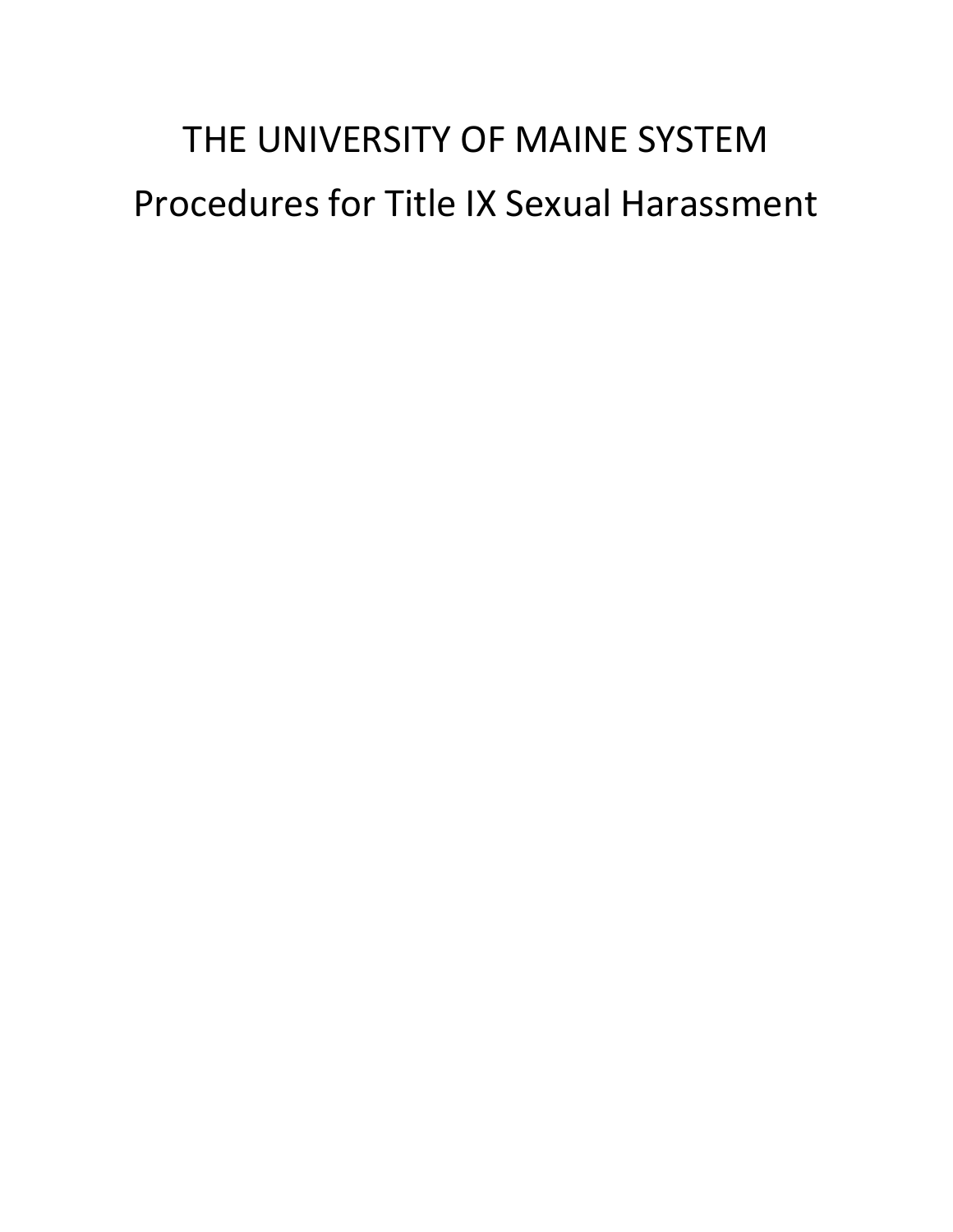#### **Glossary:**

- *i. Advisor* means a person chosen by a party or appointed by the institution to accompany the party to meetings related to the complaint process, to advise the party on that process, and to conduct cross-examination for the party at the hearing, if any.
- *ii. Complainant* means an individual or group of individuals who is alleged to be the victim of conduct that could constitute harassment based on a sex or retaliation for engaging in a protected activity.
- *iii. Complaint (formal)* means a written document, paper or electronic, filed by a Complainant or signed by the Title IX Coordinator alleging harassment or discrimination based on sex, or retaliation for engaging in a protected activity, against a respondent and requesting that the University investigate the allegation of harassment based on sex or retaliation for engaging in a protected activity. At the time of filing a formal complaint of Title IX sexual harassment, a Complainant must be participating in or attempting to participate in the education program or activity of the University with which the formal complaint is filed. The complaint must contain the Title IX Coordinator's or the Complainant's physical or digital signature, or otherwise indicate that the Complainant is the person filing the formal complaint. Where the Title IX Coordinator signs a formal complaint, the Title IX Coordinator is not considered a Complainant or otherwise a party.
- iv. *Directly Related Evidence* is evidence that in the reasoned judgment of the investigator, is determined to be connected to the complaint even if not relied upon by the investigator in the investigation report.
- *v. Education program or activity* means all of the operations of the University, as well as, locations, events or circumstances where UMS exercises substantial control over both the Respondent and the context in which the Title IX sexual harassment occurs and also includes any building owned or controlled by a student organization that is officially recognized by the University.
- vi. *Final Determination* a written determination by a Decision-maker or Panel by the preponderance of the evidence standard whether the alleged conduct occurred and whether it did or did not violate policy, which includes all of the following: identification of the allegations potentially constituting Title IX Sexual Harassment as defined in Article  $XVI(1)(xi)$  below; a description of the procedural steps taken by the University from the receipt of the formal complaint through the determination, including any notifications to the parties, interviews with parties and witnesses, site visits, methods used to gather other evidence, and hearings held; findings of fact supporting the determination; conclusions regarding the application of the this Policy to the facts; a statement of, and rationale for, the result as to each allegation, including a determination regarding responsibility, any disciplinary sanctions imposed on the Respondent, a rationale for each sanction, when such determination becomes final and whether remedies designed to restore or preserve equal access to UMS's education program or activity will be provided by the University to the Complainant; and the procedures and permissible bases for the Complainant and Respondent to appeal.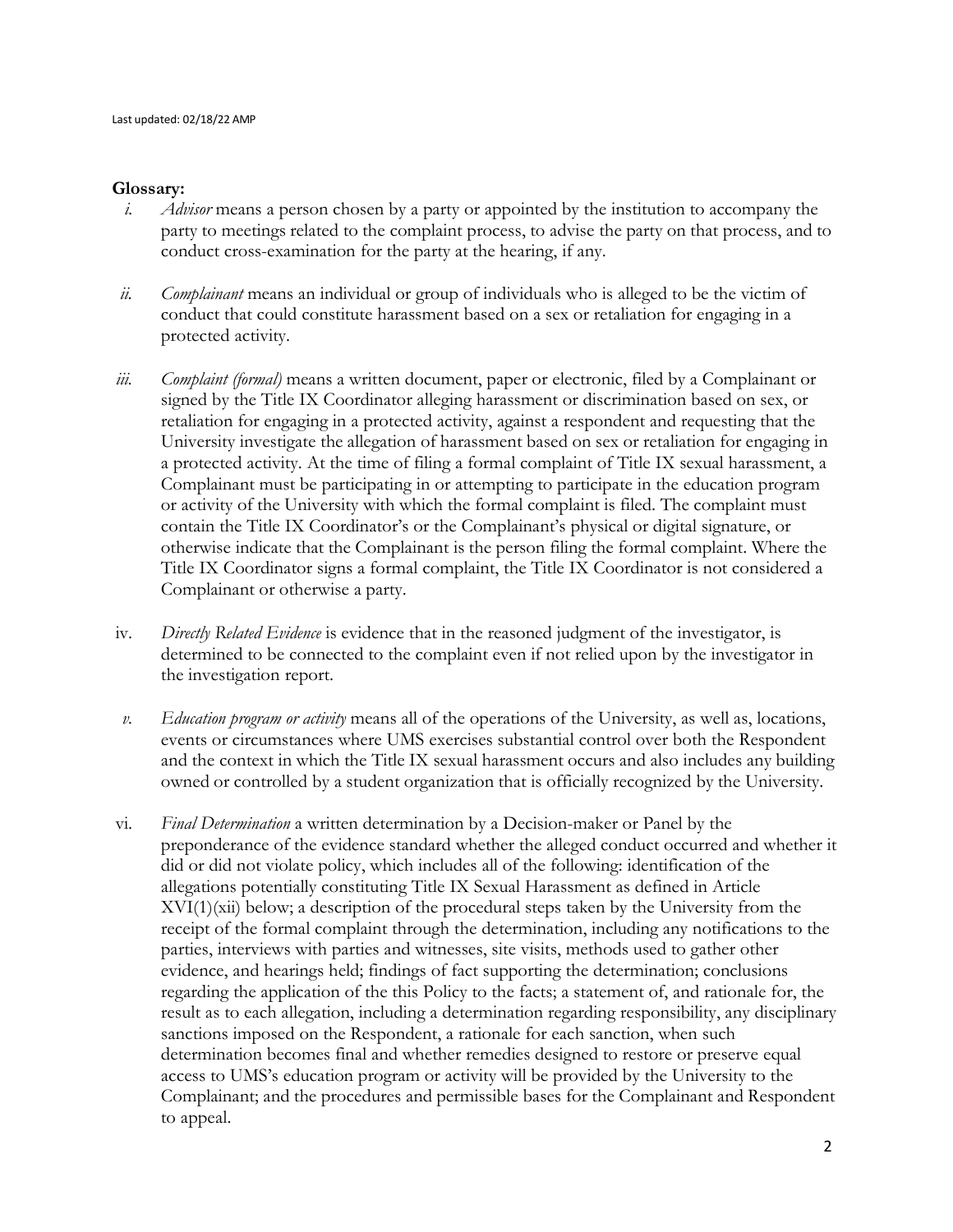- vii. *Formal Complaint Process* means a method of formal resolution designated by the University to address conduct that falls within this Title IX Sexual Harassment policy and process, and which complies with the requirements of the Title IX regulations.
- viii. *Notice* means that an employee, student, or third-party informs the Title IX Coordinator or other Official with Authority of the alleged occurrence of harassing conduct on the basis of sex.
- ix. *Official with Authority* (OWA) means an employee of UMS explicitly vested with the responsibility to implement corrective measures for harassment based on sex, and/or retaliation on behalf of UMS.
- x. *Relevant Evidence* is evidence that tends to prove or disprove an issue in the complaint.
- xi. *Remedies* are post-finding actions provided to the Complainant where a determination of responsibility for sexual harassment has been made against the Respondent after the Formal Complaint Process in this Policy as mechanisms to address safety, prevent recurrence, and restore access to UMS's educational program.
- xii. *Title IX Sexual Harassment* is the umbrella category including the offenses of sexual harassment, sexual assault, stalking, and dating violence and domestic violence as defined in Article XVI(2) of BOT 402.
- xiii. *Title IX Team* refers to the Title IX Coordinator, Deputy Title IX Coordinators, Investigators, Hearing Decision-maker or Panel, or University provided Advisor.

#### **1. Filing a Report**

Any person may file a report with the UMS Title IX Coordinator, campus Deputy Title IX Coordinator ("Deputy"), or the Equal Opportunity Officer, at any time. Complaints may be reported by using any of the following mechanisms below:

Liz Lavoie UMS Title IX Coordinator 241 Estabrooke Hall, University of Maine Orono, Me 04469 Ph: 207.581.1226 or 207.581.5866 Fax: 207.581.5856 [umaine.edu/eo](http://umaine.edu/eo) [equalopportunity@maine.edu](mailto:equalopportunity@maine.edu) or [titleix@maine.edu](mailto:titleix@maine.edu)

File an electronic complaint: [https://cm.maxient.com/reportingform.php?UnivofMaineSystem&layout\\_id=1](https://cm.maxient.com/reportingform.php?UnivofMaineSystem&layout_id=1)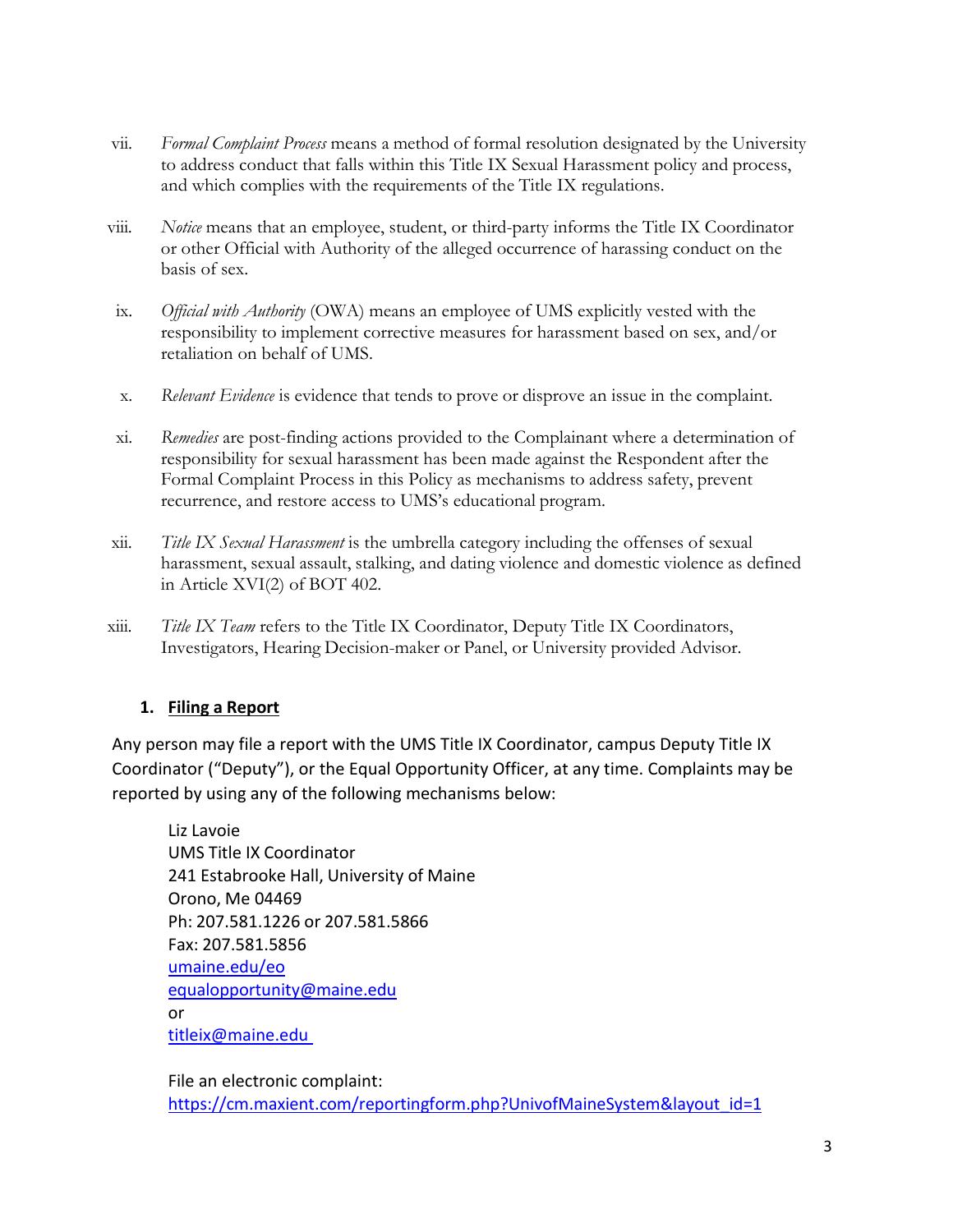# **2. Initial Assessment of Report/Complaint**

Upon receiving notice of a possible violation of Board Policy 402: Sex Discrimination, Sexual Harassment, Sexual Assault, Relationship Violence, Stalking, Retaliation, and Title IX Sexual Harassment, UMS will promptly initiate an assessment of the report to determine next steps, taking into consideration the Complainant's expressed wishes about how they want to proceed.

# **3. Outreach to Complainant**

In conjunction with the campus Deputy, the UMS Title IX Coordinator will determine which member of the Title IX Team will reach out to the person who reported the incident. The designated Title IX team member will promptly reach out to the individual who reported the information and/or the individual named as a Complainant. The UMS Title IX team member will provide the following:

- a) Information to the Complainant on the availability of supportive measures, whether the Complainant wants to file a formal complaint or not, and consideration of the Complainant's wishes regarding supportive measures; such measures are designed to restore or preserve equal access to the Complainant's education and activities; these supports are non-punitive, do not unreasonably burden the other party; and protect the safety of all individuals and the campus community.
- b) Information on the formal Title IX complaint process and how to file a formal complaint.
- c) Information regarding the right to have an Advisor of Choice through the process; and offer for UMS to provide an Advisor at no cost.
- d) Information on the informal process (noting that a formal complaint must be filed before initiating this step.
- e) A copy (or website link) of their rights under the process.
- f) A copy (or website link) to the Title IX Sexual Harassment policy and procedures.
- g) The UMS Title IX team member will file any applicable anonymous Clery documentation and assessments

### **4. Formal Complaints**

Upon confirming that a Complainant would like to file a formal complaint, the Title IX Coordinator, Deputy Title IX Coordinator, or the Equal Opportunity Officer is required to get a physical or electronic signature indicating the Complainant would like to file a formal complaint. If the Complainant is not actively on campus, the University will accept an email from the Complainant stating that they would like to file a formal complaint.

In instances in which, the Complainant does not wish to file a formal complaint, the UMS Title IX Coordinator reserves the right to file a formal complaint. However, the UMS Title IX Coordinator would not become a Complainant or otherwise become a party in the formal complaint. The UMS Title IX Coordinator will inform the Complainant of this decision in writing,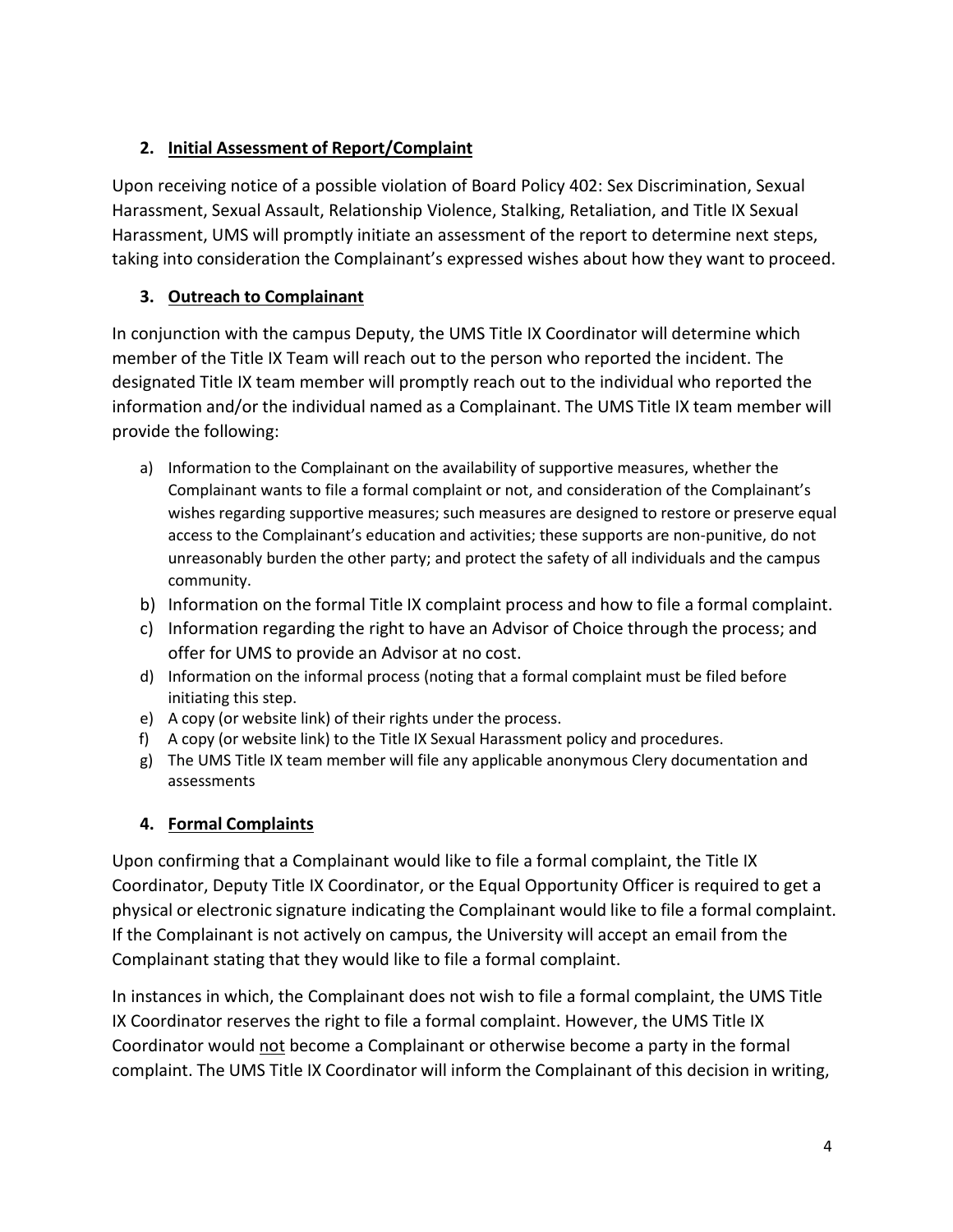and the Complainant need not participate in the process further but will receive all notices issued under this process.

Complainants are only able to file a Formal Complaint under this Policy if they are currently participating in, or attempting to participate in, the education programs or activities of the University, including as an employee. For complainants who do not meet this criteria, the University may utilize the existing policy in BOT 402.

Nothing in this process or BOT 402 prevents a Complainant from seeking the assistance of state or local law enforcement alongside the appropriate on-campus process.

In response to a formal complaint the Title IX Coordinator, Deputy Title IX Coordinator, or the Equal Opportunity Officer will:

- a) Treat all parties equitably by offering supportive measures to both parties throughout the process;
- b) Continue to provide supportive measures to parties even after the formal complaint process has concluded;
- c) Provide remedies designed to restore or preserve equal access to the party's educational program or activity if a Respondent is found responsible at the end of the informal or formal grievance process;
- d) Offer a UMS trained Advisor free of cost to the each party;
- e) Presume that the Respondent is not responsible for the alleged conduct until a determination of responsibility has been concluded through the informal or formal grievance process.
- f) Require an objective evaluation of all relevant evidence including both inculpatory and exculpatory evidence.
- g) Ensure that credibility determinations will not be based on a person's status as a Complainant, Respondent, or witness.
- h) Require that any individual involved in the formal or informal complaint process, other than an Advisor designated by the University, not have a conflict of interest or demonstrated bias for or against complainants or respondents generally or an individual Complainant or Respondent.

# **5. Initial Notice of Investigation and Allegations**

The Title IX Coordinator, Deputy Title IX Coordinator, or the Equal Opportunity Officer will provide written notice to the parties regarding the formal complaint. The written notice will be provided via the parties' University email address or other provided contact means with sufficient time to prepare a response before any initial interview of a party. The written notice of investigation and alleged allegation(s) of potential sexual harassment shall include:

- a) Sufficient details known at the time including, but not limited to:
	- a. Identity of the parties involved in the incident;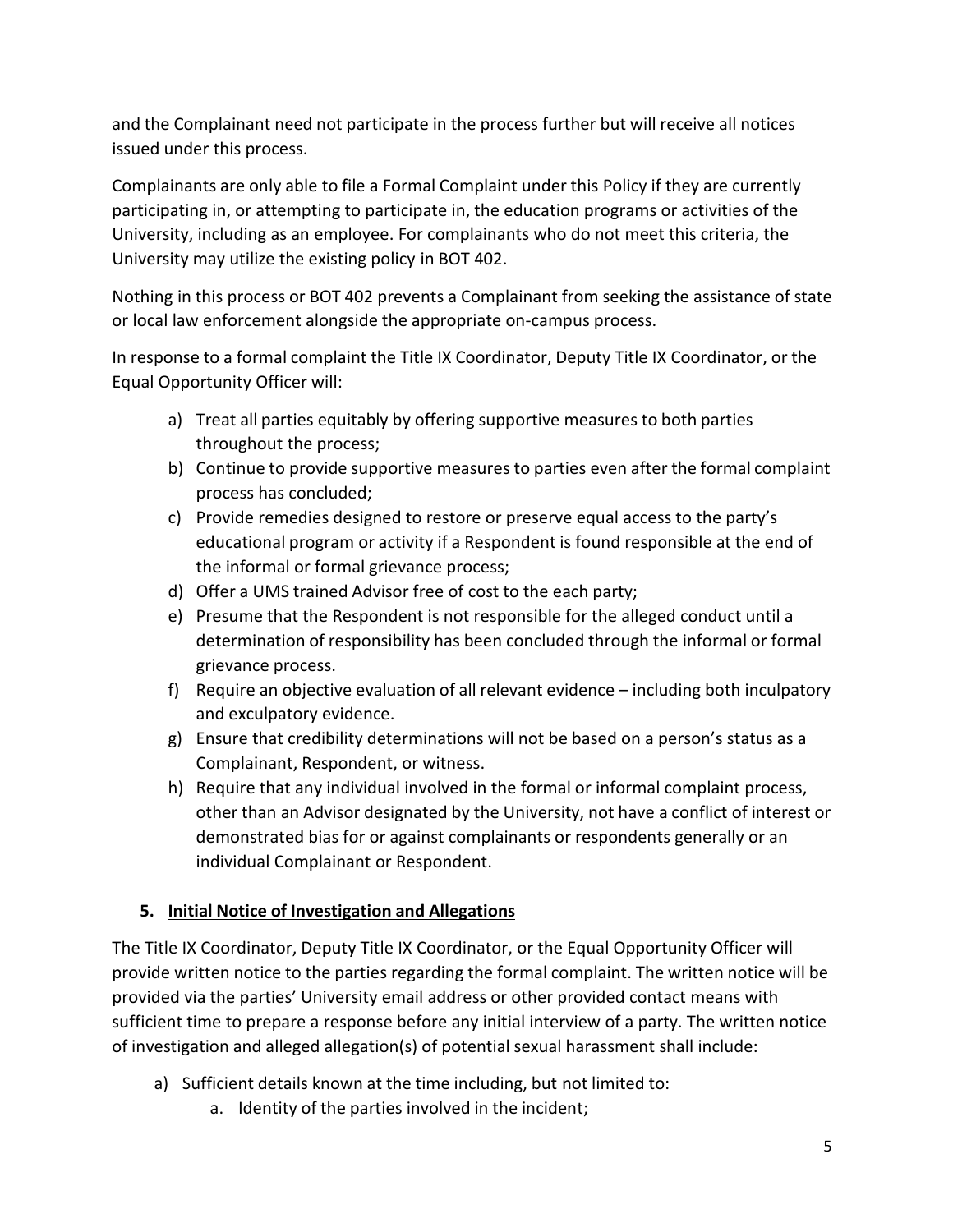- b. Alleged conduct allegedly constituting sexual harassment;
- c. The date and location of the alleged incident, if known;
- d. A statement that the Respondent is presumed not responsible for the alleged conduct;
- e. A statement that the determination of responsibility is made at the conclusion of the complaint process;
- f. Informing the parties that the UMS Student Conduct Code and the UMS Board of Trustee Policy Manual prohibits knowingly making false statements or knowingly submitting false information during the complaint process;
- g. Informing the parties that they have a right to an Advisor of their choice, who may be, but is not required to be, an attorney;
- h. The right to a free, trained UMS Advisor;
- i. The parties and their Advisors have the right to review evidence obtained as part of the investigation that is directly related to the allegations raised in the formal complaint, including the evidence upon which the University does not intend to rely in reaching a determination regarding responsibility, and evidence that both tends to prove or disprove the allegations, whether obtained from a party or other source.
- j. A day, time, and location to meet with the Title IX Coordinator, Deputy Title IX Coordinator, or the Equal Opportunity Officer who sent the letter; ensuring reasonably available supportive measures are offered to the Respondent.

### **6. Investigation**

The investigation will be conducted by a member of the Title IX Team who has been trained on: the definition of Title IX Sexual Harassment; the scope of the UMS' education program and activities; how to conduct an investigation and the complaint process, including hearings, appeals, and informal resolution processes; including how to serve impartially and how to avoid prejudgment of the facts; conflicts of interest; bias; relevance of questions and evidence – including rape shield protections; how to write a fair investigative report; and any technology used during the investigation and live hearing.

During investigation of a formal complaint the burden of proof and gathering evidence is always on UMS, never the parties. A party or witness will be asked to provide any necessary documents, pictures, screenshots, etc. that may assist the University in gathering evidence. The parties will have an equal opportunity to present witnesses, including fact and expert witnesses, and other inculpatory and exculpatory evidence. Parties will receive written notice of the date, time, location, participants, and purpose of all hearings, investigative interviews, or other meetings at which that party's participation is invited or expected, with sufficient time for the party to prepare to participate. UMS will not restrict the ability of either party to discuss the allegations under investigation or to gather and present relevant evidence during the investigation.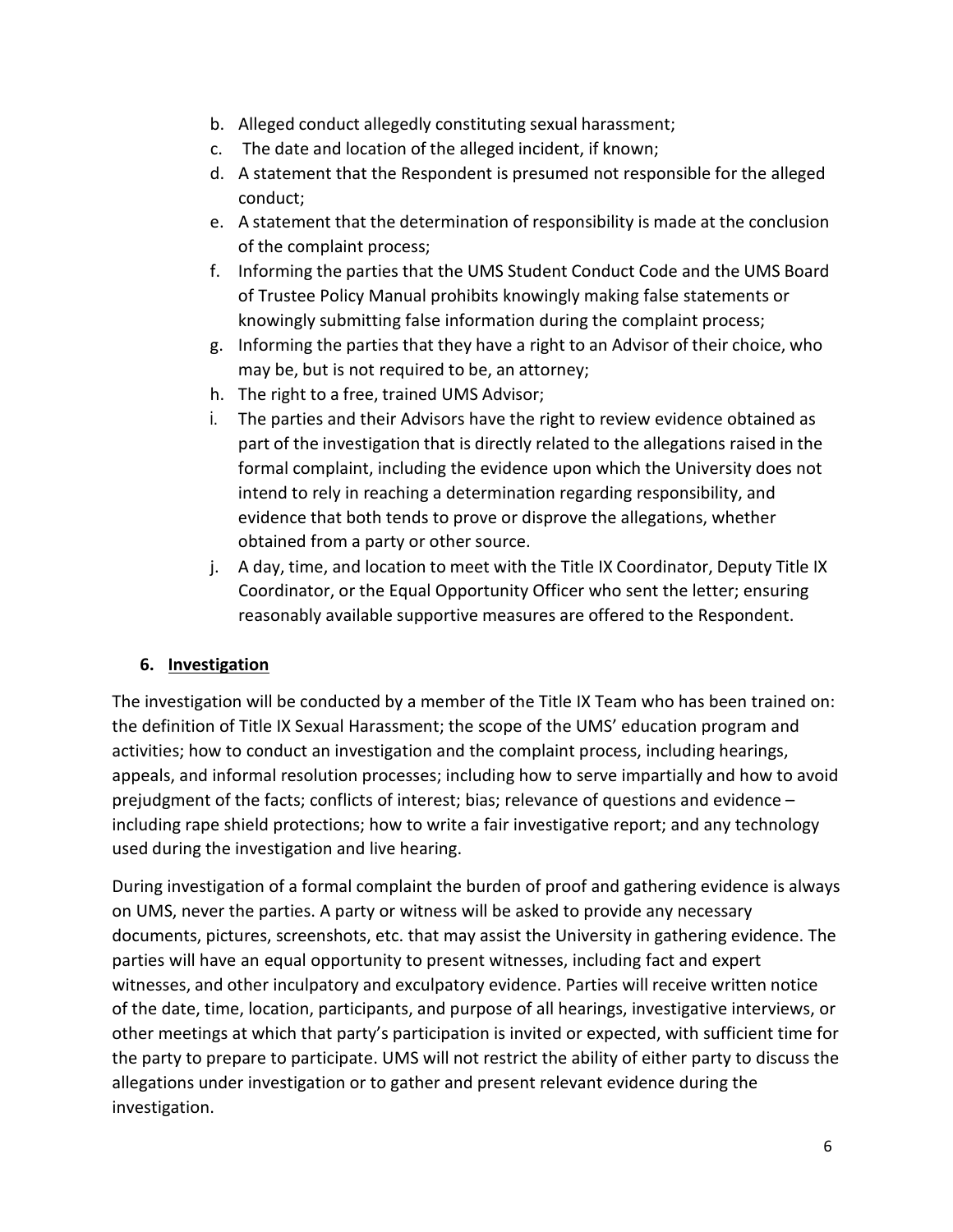All investigative and hearing interviews will be recorded and transcribed. UMS does not permit any other unauthorized recording (including audio and/or video) of the interview or meeting.

Parties will not be asked to provide medical or psychological records; or evidence collected during a forensic sexual assault or interpersonal violence medical assessment unless disclosed voluntarily with express, written consent. However, should a party choose to provide any records that are maintained by a physician, psychiatrist, psychologist, or other licensed professional or paraprofessional acting in the professional's or paraprofessional's capacity or assisting in that capacity, a party will need to provide voluntary, written consent. Please note that any documentation that a party provides will be seen by all parties and their Advisors.

If, in the course of an investigation, the Investigator determines to investigate additional allegations about the Complainant or Respondent that were not included in the original notice, the Investigator must provide notice of any additional allegation(s) to the parties.

#### **I. Time Frames**

The investigation process, barring any unusual circumstances, will be resolved within ninety to one-hundred-twenty (90-120) business days. In certain circumstances, this time frame may not be reasonable if there are extenuating or unusual circumstances. UMS will do its best to resolve all investigations in a reasonable timeframe. UMS appreciates the impact that investigations can have on all parties involved. If there is good cause for delay in the investigation, the parties will be notified in writing of the temporary delay and the reason for the action. Good cause could include concurrent law enforcement activity, accommodations of disabilities, or other matters that could have a direct impact on the investigation.

Prior to the completion of the investigative report, the University will send to the parties and their Advisors evidence that is directly related to the allegations in the formal complaint that was collected during the investigation. The parties and their advisors will have 10 days to review this evidence and submit a written response to the investigator. The Investigator(s) will share the response(s) with the other parties and their Advisors, and will then consider the responses and take any necessary further investigatory action. Any follow up action needed will then be completed by the Investigator(s).

After any follow up action needed (or if there is none), the Investigator(s) will write an investigative report that fairly summarizes the relevant evidence within 14 business days of receipt by the Investigator of the parties' responses to the evidence.

The Investigator(s) will then forward their report to the UMS Title IX Coordinator or their designee for review. Any suggested changes to the report will be provided to the Investigator(s) within 5 business days. Any suggested changes will be incorporated into the investigative report by the Investigator within 5 business days.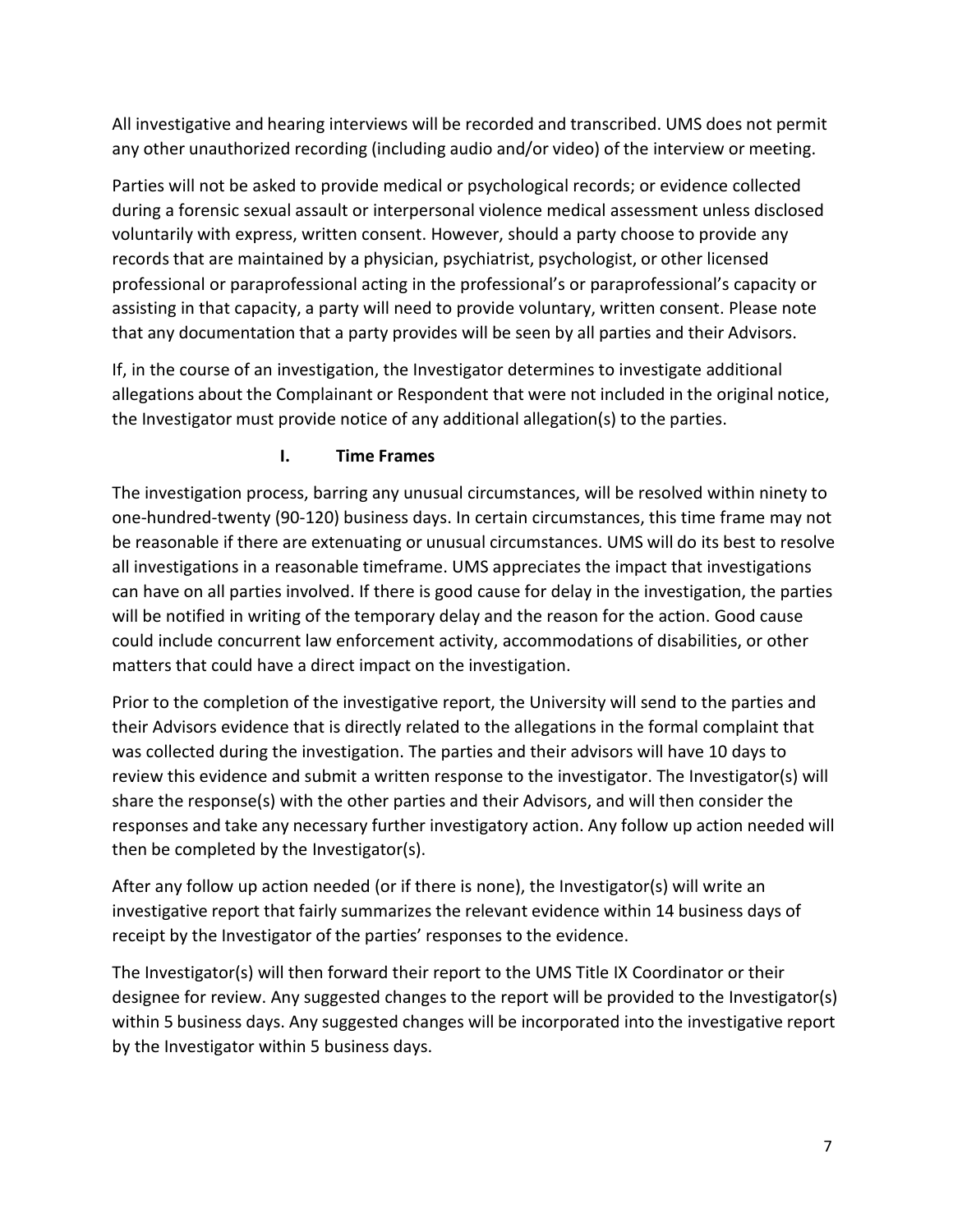The parties and their Advisors will have another review period for 10 days in which to review the investigative report and submit a written response prior the hearing. The Investigation phase is then concluded. No determination of credibility, findings or responsibility will be included in the Investigator(s) report.

The Investigator(s) will then provide the completed report to the UMS Title IX Coordinator, Deputy Coordinator, or Equal Opportunity Officer overseeing the case; who will then forward the completed investigative report to the Decision-maker(s) assigned to the case. Notification of the names of the Decision-maker(s) will be sent to both parties and their Advisors by the UMS Title IX Coordinator, Deputy Coordinator, or Equal Opportunity Officer overseeing the case, at least five (5) business days prior to the hearing.

The investigation report and any evidence subject to inspection and review will be available at any hearing, including for purposes of cross-examination.

The parties and their advisors must sign an agreement not to disseminate any of the evidence subject to inspection and review or use such evidence for any purpose unrelated to the Title IX grievance process.

The parties and their advisors agree not to photograph or otherwise copy the evidence.

#### **7. Hearings**

The hearing will be composed of a single Decision-maker or a panel of three Decision-makers at the discretion of the UMS Title IX Coordinator or the Equal Opportunity Officer. If the hearing is composed of three Decision-makers, one of them will be designated as a voting Chair. In either case, the Decision-maker or Chair will reach out to both parties and their Advisors for separate pre-hearing meetings to discuss rules of decorum, process, and any witnesses that need to be present for the hearing.

A live hearing is required and will be recorded by UMS. All recordings are property of UMS. No other recording of any kind will be permitted. At the live hearing, the parties must be able simultaneously to see and hear the party or the witness answering questions.

All live hearings will be conducted using Zoom or another telecommunication method. A party may request an in person live hearing. Such a request for a live in person hearing will be subject to the agreement of the other party and must be submitted to the UMS Title IX Coordinator, Deputy Title IX Coordinator, or Equal Opportunity Officer within 24 hours of receiving notice of the hearing date and time. The request will be evaluated by the Title IX Team involved; after a determination of the request has been made, a written response will be provided to both parties and their Advisors, within 2 business days of the receipt of the request.

Should either party need assistance with participating in or finding a private place to participate in the hearing they should reach out to the UMS Title IX Coordinator, Deputy Title IX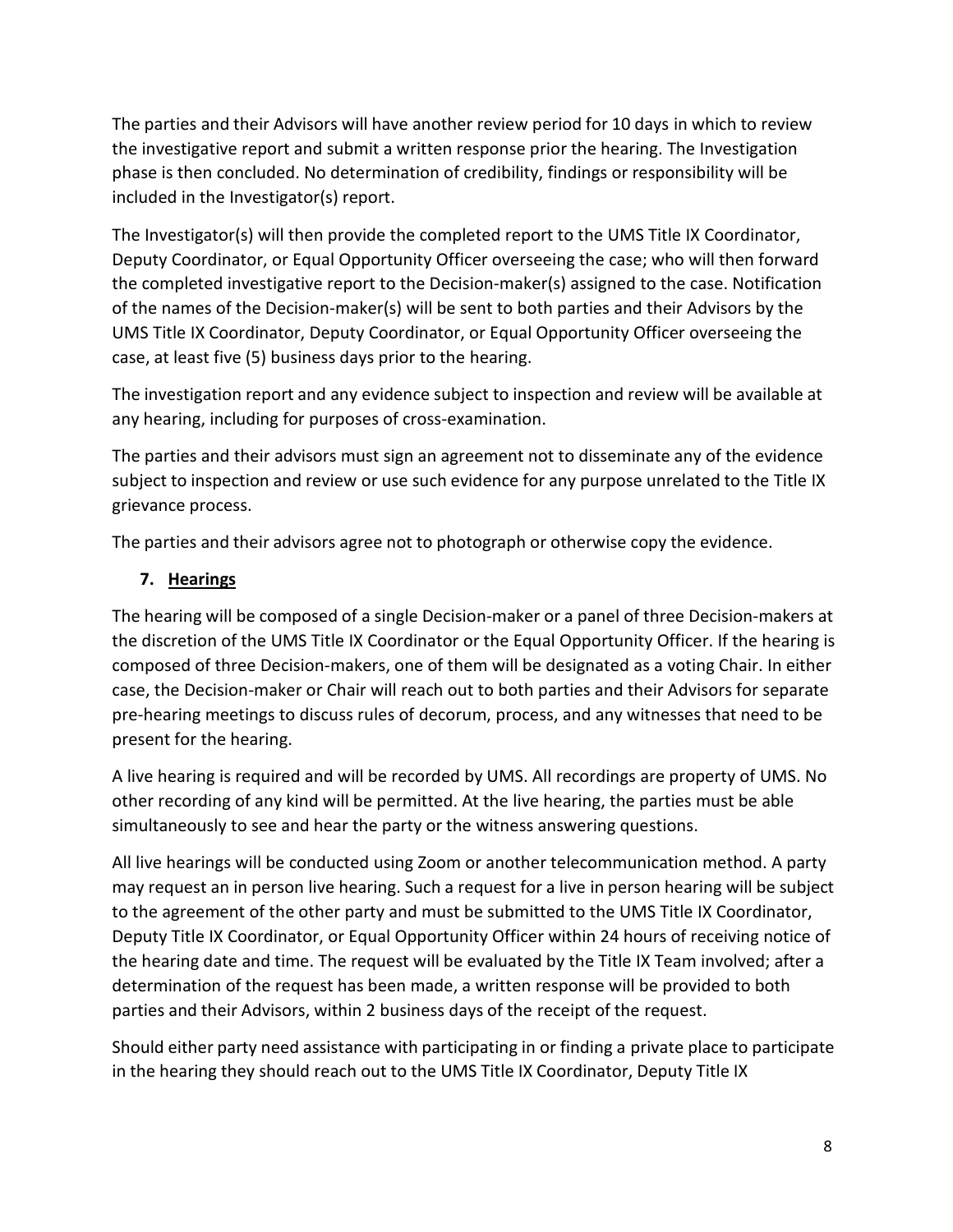Coordinator, or Equal Opportunity Officer within 24 hours of receiving the notice of the hearing date and time.

At the hearing all parties and their Advisors, will have the same materials as the decisionmaker(s). At the hearing the decision-maker(s) or the Chair may ask relevant questions of both parties and the witnesses.

All other members of the committee (if using the three-member panel process) will be able to ask relevant questions of both parties and witnesses; however the Chair will need to determine the relevance of the question and explain any decision to exclude the question as not relevant before the party or witness may answer.

The advisor of each party will also be able to ask relevant questions of the other party and any witness during the hearing. However, prior to the party or witness answering the question, the Chair must:

- a) Determine if the question is relevant.
- b) If the question is not relevant, the Decision-maker (or Chair) will state why the question is not relevant and the party or witness will not answer the question. (At any time the Decision-maker [or Chair] may call a recess to confer with UMS General Counsel.)
- c) The Decision-maker or Chair may ask the Advisor to explain the relevance of the question posed in order to render a ruling on relevance. However, the Advisor will otherwise not be permitted to discuss or argue with the Decision-maker's (or Chair's) determination.

During the hearing the decision-maker(s) and the advisor(s) will not question the Complainant about the Complainant's prior sexual conduct with anyone other than the Respondent unless the question is relevant to establish that someone else committed the conduct alleged to be a violation of this policy. Information regarding any prior sexual conduct or dating relationship between the Complainant and the Respondent by itself shall not imply consent or preclude a finding of a violation, but may be relevant and explored during questioning to understand the nature and context of the parties' relationship and how consent to sexual activity was communicated between the parties.

If a party or witness is not present at the hearing or does not answer any or all crossexamination or other questions at the hearing, the decision-maker(s) cannot draw an inference about the determination regarding responsibility based solely on a party's or witness' absence from the hearing or refusal to answer any or all cross-examination or other question(s). The University may still proceed with the live hearing in the absence of a party, and may reach a determination of responsibility in their absence, including through any evidence gathered.

If either party chooses to not attend the hearing, they must have their advisor attend to crossexamine the other party. Should a party's advisor not attend the hearing, UMS reserves the right to provide a free advisor of its choice to the party, so the advisor may cross-examine the other party and/or any witnesses. The decision-maker(s) may not draw any negative inferences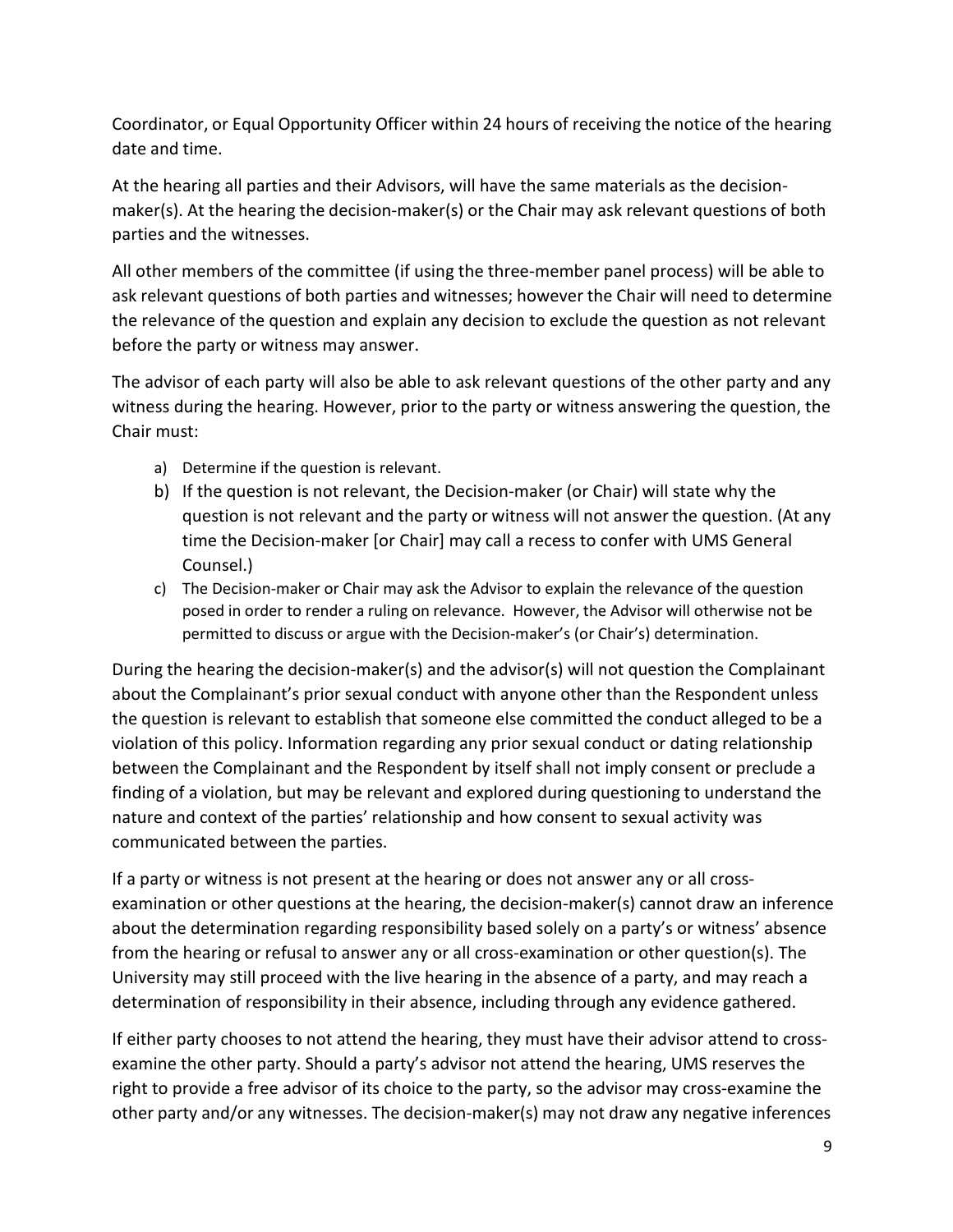from the absence of one or both parties' attendance of the hearing.

Should a party or the party's advisor choose not to cross-examine a party or witness, the party shall affirmatively waive cross-examination through a written or oral statement to the Chair or Panel. A party's waiver of cross-examination does not eliminate the ability of the Chair or Decision-maker(s) to use prior statements made by the party.

### **8. Determination Regarding Responsibility**

The decision-maker(s), who will not be the same person as the Investigator or the Title IX Coordinator, must issue a written determination regarding responsibility within 15 business days of the hearing.

To reach this determination, the decision-maker(s) must apply the Preponderance of the Evidence standard. Deliberations are not recorded and will be kept confidential. The written determination must be sent to the parties simultaneously and include:

- a) Identification of the allegations potentially constituting Title IX Sexual Harassment as defined in the University of Maine System, Board Policy 402, Section XVI, Title IX Sexual Harassment (pg.'s. 20-24);
- b) A description of the procedural steps taken from the receipt of the formal complaint through the determination, including any notifications to the parties, interviews with parties and witnesses, site visits, methods used to gather other evidence, and hearings held;
- c) Findings of fact supporting the determination;
- d) Conclusions regarding the application of the University of Maine System, Board Policy 402, Section XVI, Title IX Sexual Harassment (pg.'s. 20-24) to the facts
- e) A statement of, and rationale for, the result as to each allegation, including a determination regarding responsibility, any disciplinary sanctions the UMS imposes on the Respondent, the rationale for each sanction, when such results will become final and whether remedies designed to restore or preserve equal access to the UMS' education program or activity will be provided by the UMS to the Complainant; and
- f) Procedures and permissible bases for the Complainant and Respondent to appeal.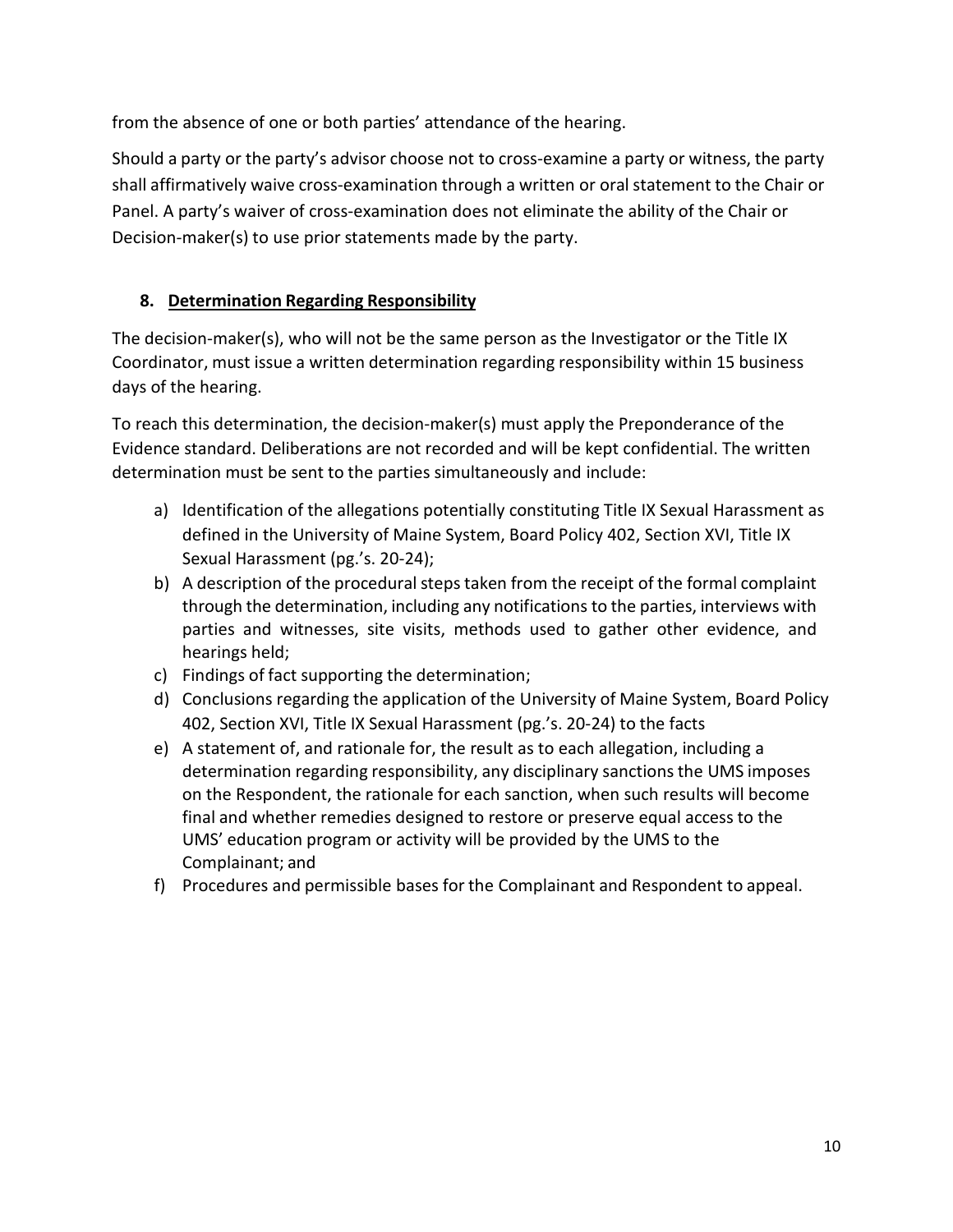If the Respondent if found responsible for a violation; the decision-maker(s) will consider any previous disciplinary action involving the Respondent when determining sanctions.

The recording of the hearing will be available for review (though copies will not be provided) by the parties within 10 business days, unless there are any extenuating circumstances.

# **9. Appeals**

UMS offers both the Complainant and the Respondent the ability to file an appeal from a determination regarding responsibility, and from UMS's decision, if any, to dismiss a formal complaint, or any allegation therein, on the following bases:

- a) Procedural irregularity that affected the outcome of the matter;
- b) New evidence that was not reasonably available at the time the determination regarding responsibility or dismissal was made, that could affect the outcome of the matter; and
- c) The Title IX Coordinator, investigator(s), or decision-maker(s) had a conflict of interest or demonstrated bias for or against complainants or respondents generally or the individual Complainant or Respondent that affected the outcome of the matter.

Once formal notification is sent out, each party has five business days to file their appeal. The appeal should be sent to the UMS Title IX Coordinator, the Deputy Title IX Coordinator, or the Equal Opportunity Officer overseeing the case.

When an appeal is received the Title IX Coordinator, Deputy Title IX Coordinator, or the Equal Opportunity Officer will:

- a) Notify the other party in writing and implement the appeal procedures equally for both parties;
- b) Ensure that the decision-maker(s) for the appeal is not the same person as the decision-maker(s) that reached the determination regarding responsibility or dismissal, the investigator(s), or the Title IX Coordinator;
- c) Ensure that the decision-maker(s) for the appeal complies with the standards set forth in section 4(h) and section 14 of this document;
- d) Give both parties a reasonable, equal opportunity to submit a written statement in support of, or challenging, the outcome;
- e) Issue a written decision describing the result of the appeal and the rationale for the result within 10 business days of receipt of the parties written appeal statements; and
- f) Provide the written decision simultaneously to both parties.

# **10. Dismissal of Investigation**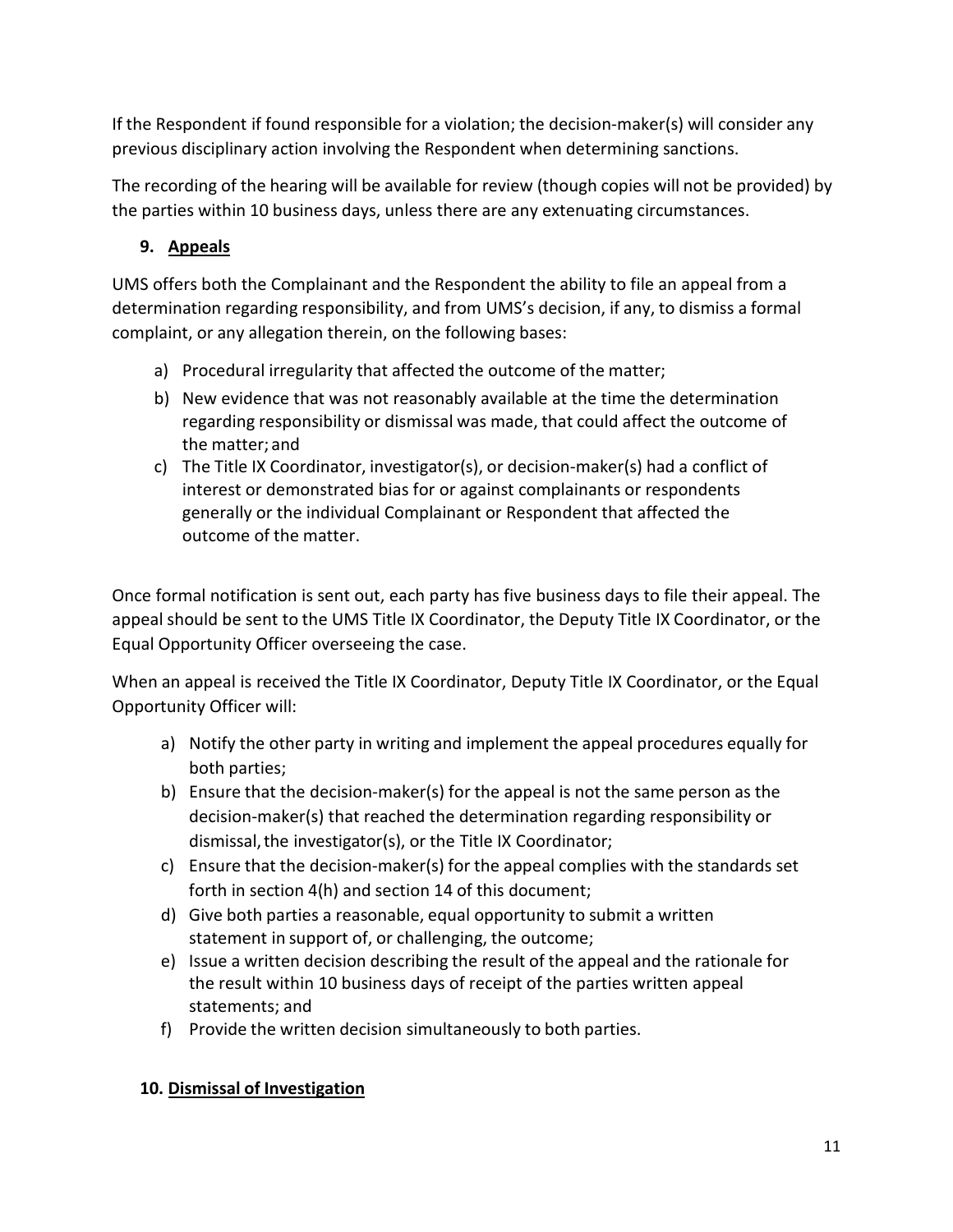UMS must investigate allegations in all formal complaints. If the alleged conduct, in a formal complaint would not constitute Title IX Sexual Harassment as defined in the University of Maine System, Board Policy 402, Section XVI, Title IX Sexual Harassment (p. 20), UMS will promptly dismiss the formal complaint; such dismissal does not preclude UMS from taking action under other applicable provisions of Board Policy 402, the Equal Opportunity Complaint Procedures or the Student Conduct Code. Nor does it preclude the University from providing supportive measures or offering to assist the Complainant in filing a complaint with law enforcement, another institution/employer.

# **I. Reasons for Dismissal**

- a) The alleged conduct in a formal complaint, if proven, would not constitute Title IX Sexual Harassment as defined in the University of Maine System, Board Policy 402, Section XVI, Title IX Sexual Harassment (p. 20).
- b) The Complainant requests to withdraw the formal complaint or any allegations therein and UMS agrees to dismiss the complaint and or allegations.
- c) UMS and both parties agree to an informal resolution.
- d) The alleged sexual harassment did not occur within the context of UMS's educational program or activity.
- e) The alleged conduct did not occur within the United States.
- f) At the time of filing the formal Title IX Sexual Harassment complaint, the Complainant was not participating in or attempting to participate in UMS's education program or activity. If the Complainant is not participating or attempting to participate in UMS's educational program or activity the complaint will be referred to the Office of Equal Opportunity or Student Conduct, depending on the status of the Respondent.

Upon notification of the formal complaint dismissal both the Complainant and the Respondent have a period of five business days to appeal the dismissal. The written appeal should be sent to the UMS Title IX Coordinator, Deputy Title IX Coordinator, or the Equal Opportunity Officer who dismissed the complaint. Please see section 9 for further information on appeals.

Dismissal does not preclude UMS from taking action under other applicable provisions of Board Policy 402, the Equal Opportunity Complaint Procedures or the Student Conduct Code.

# **11. Consolidation of Complaints**

If the alleged conduct, if true, includes conduct that would constitute covered sexual harassment and conduct that would not constitute covered sexual harassment, this process will be applied in the investigation and adjudication of all of the allegations.

At the discretion of the UMS Title IX Coordinator or the Equal Opportunity Officer, when there are complaints arising from the same facts or circumstances or that include more than one complainant or one respondent, the formal complaints may be consolidated into one investigation or separated into multiple investigations.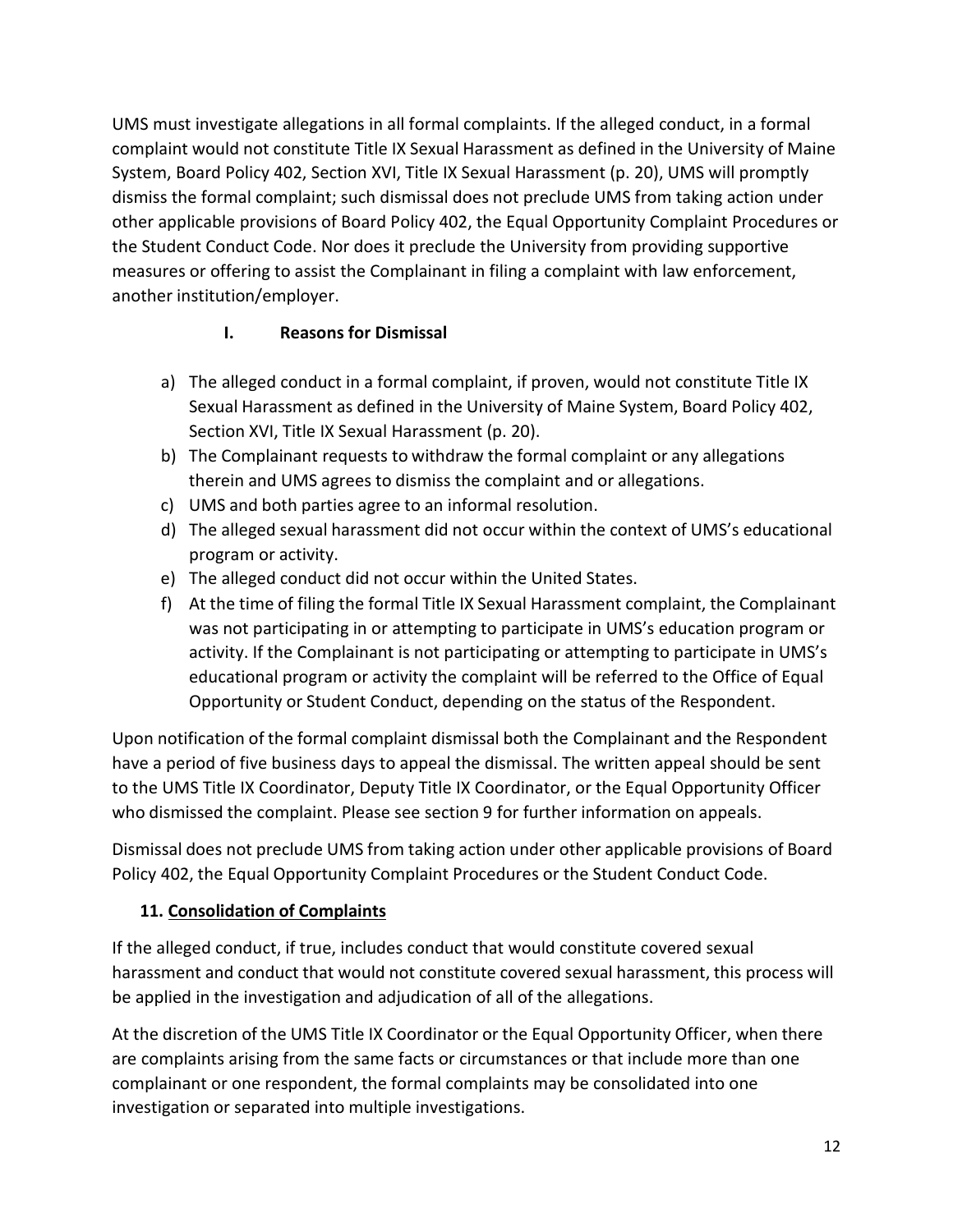In situations where there is a cross complaint (or counter claim), UMS may consolidate the investigation if the information and facts collected arise from the same incident(s).

# **12. Emergency Removal**

UMS reserves the right to take emergency removal action upon a Respondent. In cases where an emergency removal may be required, the UMS Title IX Coordinator or the Equal Opportunity Officer will work with campus officials who have specialized training in threat assessment. Through a safety and risk analysis, it will be determined if the Respondent is an immediate threat to the physical health or safety of any student or other individual arising from the allegations of Title IX sexual harassment.

Notice of an emergency removal will be provided to the Respondent and the Respondent will be provided an opportunity to challenge the decision immediately within two business days following the removal. The written challenge should be forwarded to the UMS Title IX Coordinator for review. The UMS Title IX Coordinator, Equal Opportunity Officer and in conjunction with another member of the Title IX Team will review the challenge and respond within two business days.

# **I. Students**

Emergency removal, could include removing a student from campus, housing, prohibiting any participation in the University's programs, events, and/or activities. Any emergency removal will be done in consultation with the UMS Title IX Coordinator and the Dean of Students (or their designee). Other interim measures could include but are not limited to putting a hold on the student's account so they may not receive a transcript or confirm a degree until the complaint process is completed.

# **II. Employees**

Emergency removal, could include paid administrative leave, being removed from campus, prohibiting any participation in the University's programs, events, and/or activities. Any emergency removal will be done in consultation with the UMS Title IX Coordinator, the Equal Opportunity Officer, and Human Resources. Other interim measures could include but are not limited to putting the tenure process on hold until the complaint process in completed.

# **13. Advisors**

Both the Complainant and the Respondent have the right to have an advisor present during any investigative or disciplinary meeting or proceeding, including the opportunity to be accompanied to any related meeting or proceeding by an advisor of their choice, who may be, but is not required to be, an attorney. The University will not limit the choice or presence of an advisor for either the Complainant or Respondent in any meeting or grievance proceeding; however, the University may establish restrictions regarding the extent to which the advisor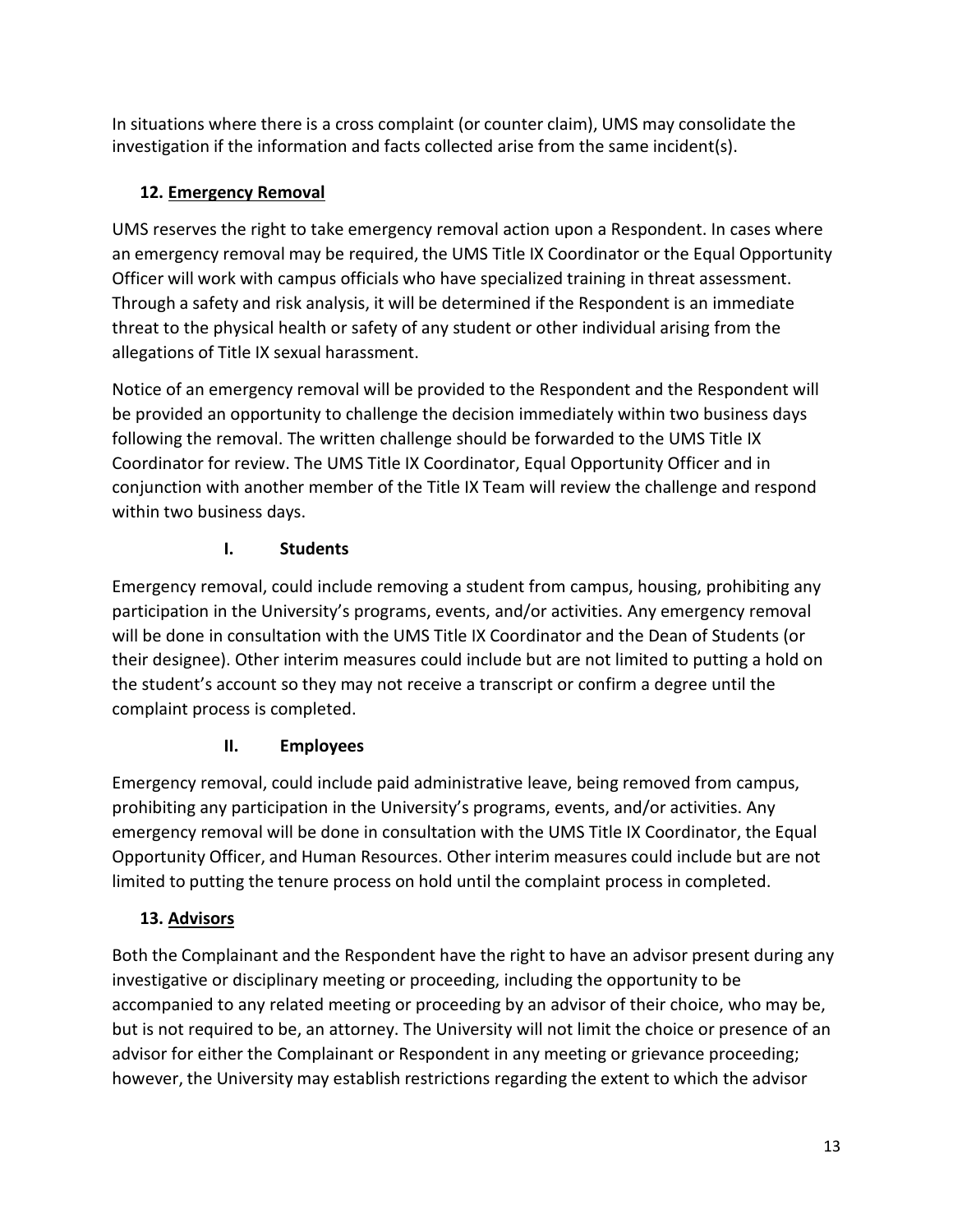may participate in the meetings or proceedings, as long as the restrictions apply equally to both parties.

Advisors will be required to sign Rules of Decorum and a Non-Disclosure Agreement in order to participate in the process. Any Advisor who violates the University's Rules of Decorum may be removed upon violation of those rules. Advisors are expected to hold the highest level of confidentiality during and after the complaint process.

The party's Advisor will work with their Advisee to conduct questioning ("cross-examination") of the other party and witnesses during the hearing. The Advisor may write notes back and forth to their Advisee during meetings, interviews, hearings, etc. Other than conducting questioning, the Advisor should not speak at any point during the process except to the advisee, unless they are seeking guidance regarding the procedural process. This rule does not apply to an Advisor who is acting on behalf of the Advisee due to approved ADA accommodations.

Advisors may not be called as witnesses for the purpose of questioning them about their conversations with their Advisees.

#### **14. Informal Resolution**

UMS offers the opportunity for an informal resolution process where the parties voluntarily consent to engage in such an informal process following the filing of a formal complaint. UMS may not require as a condition of enrollment or continuing enrollment, or employment or continuing employment, or enjoyment of any other right, waiver of the right to an investigation and adjudication of formal complaints of sexual harassment consistent with this section.

UMS may not require the parties to participate in an informal resolution process under this section and may not offer an informal resolution process unless a formal complaint is filed. However, at any time prior to reaching a determination regarding responsibility UMS may facilitate an informal resolution process, such as mediation, that does not involve a full investigation and adjudication, provided UMS obtains voluntary, written consent from both parties and provides written notice to both parties:

- a) Disclosing the allegations;
- b) The requirements of the informal resolution process including any provisions in which a formal complaint cannot be filed on the same allegations
- c) The right of either party and the University to withdraw from the informal resolution process and resume the grievance process with respect to the formal complaint;
- d) Any consequences resulting from participating in the informal resolution process, including the records that will be maintained or could be shared;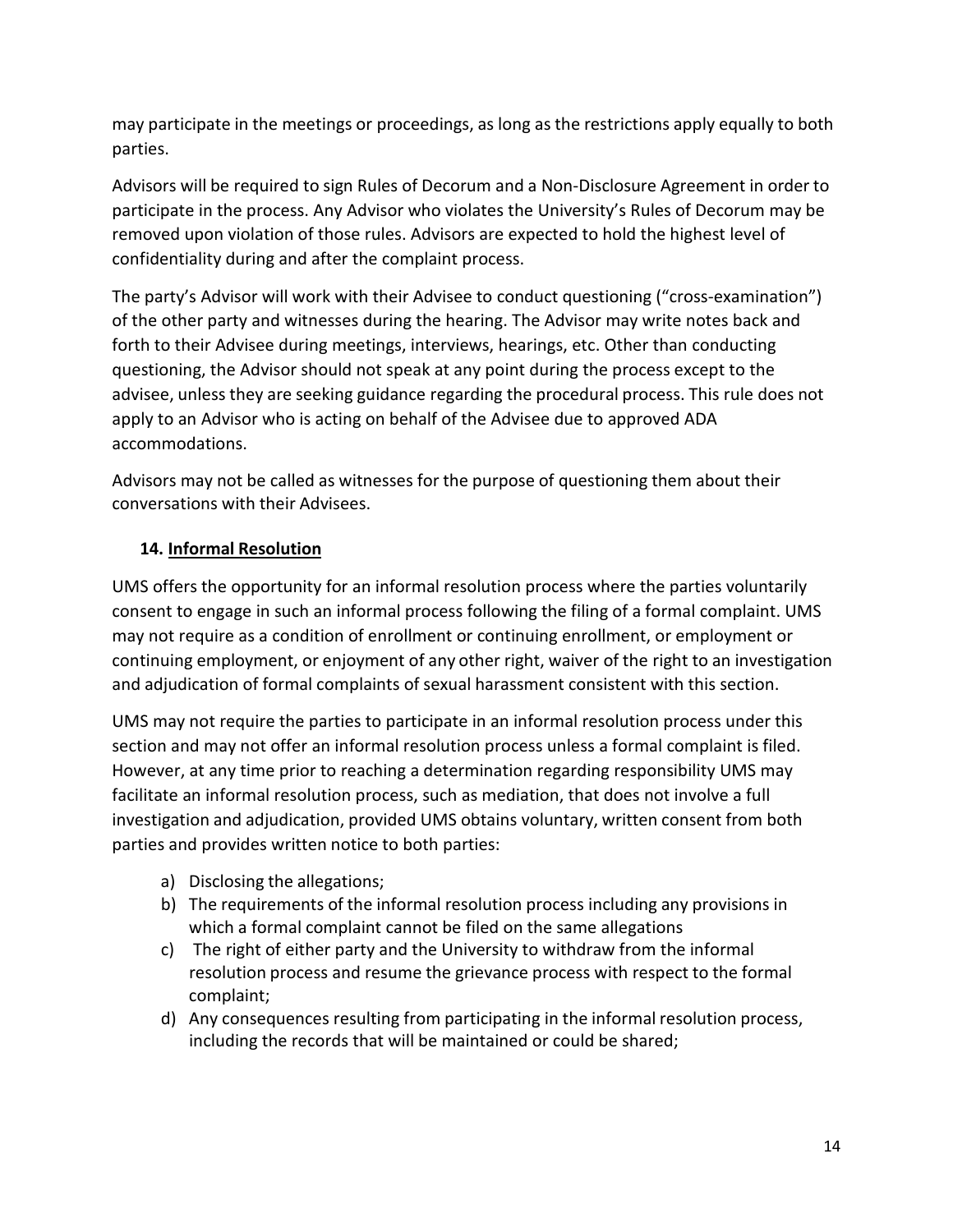e) Notice that statements made during the informal resolution process may not be brought up in a formal hearing.

An informal resolution process may never be used to resolve allegations that an employee sexually harassed a student as defined under Title IX.

# **15. Training of Title IX Team**

The Title IX Team consists of the UMS Title IX Coordinator, Deputy Title IX Coordinator, Investigators, Decision-makers, Advisors, and Hearing Hosts. The entire team is trained annually and are required to attend at least 8 continuing education courses offered throughout the year. The Title IX team is trained on the following:

- a) Definition of Title IX sexual harassment;
- b) Definition of education program or activity;
- c) Informal resolution processes;
- d) How to conduct an investigation & complaint process including hearing, appeals, and informal resolution processes;
- e) How to be impartial, including avoiding stereo-types, prejudgments, conflicts of interest, and bias;
- f) On issues of relevance during questioning, evidence, investigating, and the hearing process;
- g) Rape shield protections;
- h) Investigative report writing & summarizing evidence;
- i) Technology used throughout the investigative and hearing process.

All of the training materials used will be provided on the [INSERT LINK] website for review.

### **16. Resigning or Withdrawing Pending an Open Investigation**

In the event that the Complainant withdraws from the institution or resigns, the University may dismiss the case. However UMS will then evaluate the case to determine if it needs to be referred to the Student Conduct Process or the Equal Opportunity Complaint Procedures for Investigation.

In the event that a Respondent withdraws from the institution the investigation may continue or the University may place a hold on the student's account not allowing them to access their transcripts or enroll in classes until the matter is fully resolved.

In cases where the Respondent is an employee and resigns from their position, UMS will not allow the individual to be rehired, for any reason, pending resolution of the investigation. Any future inquires about employment matters may reveal that the employee resigned during an open and still pending disciplinary investigation. UMS will not disclose that it was a pending Title IX investigation, unless there is written consent provided by the Respondent and Complainant.